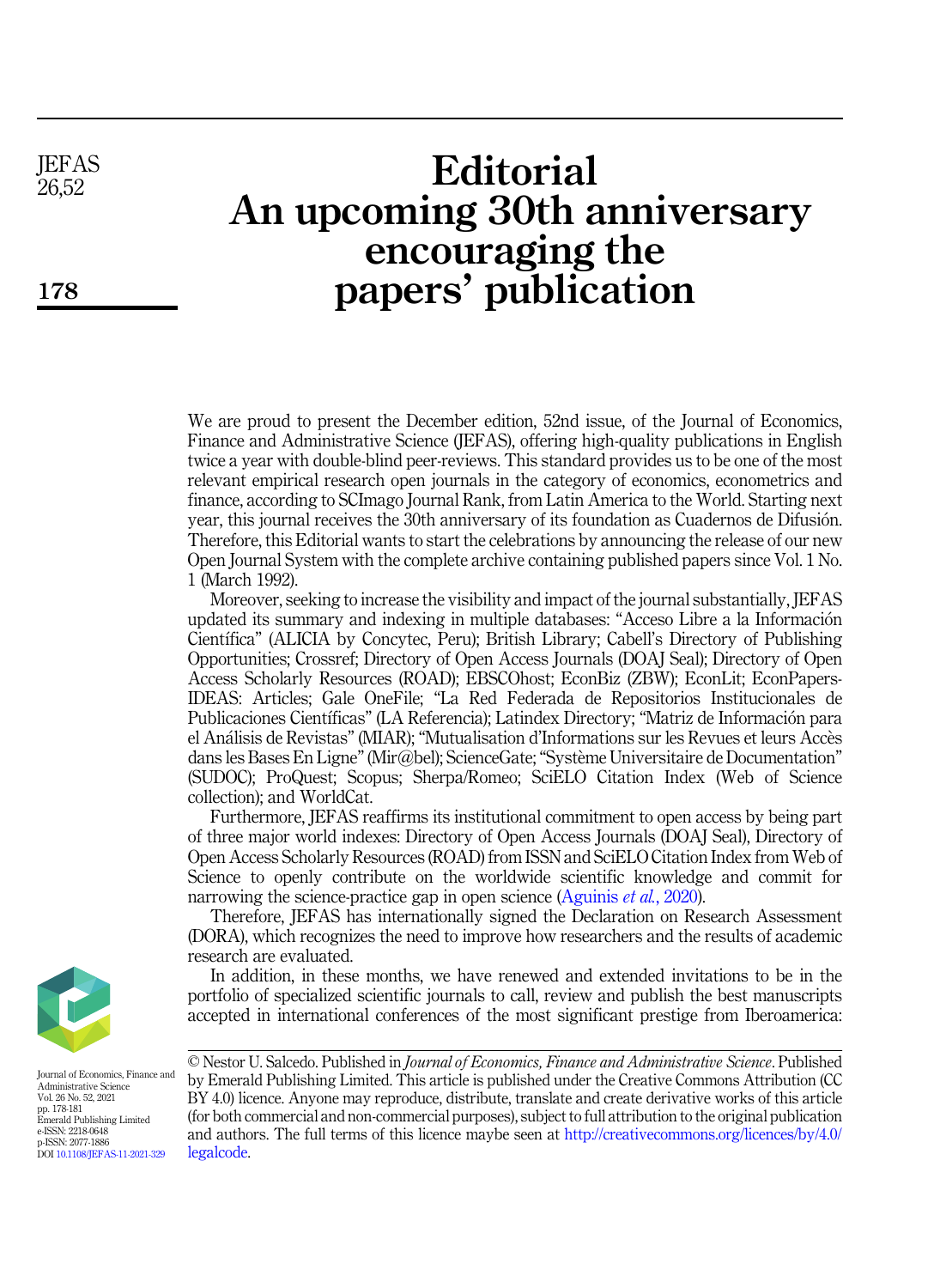Latin American Council of Management Schools (Cladea), Business Association for Latin American Studies (BALAS), International Finance Conference (IFC).

## From published papers

60

Since the creation of the JEFAS as Cuadernos de Difusion in 1992, subsequently ratified in 2012 with our publisher agreements and global indexes such as Scopus (Figure 1), the positioning of our journal in economic and business research from emerging and developing economies to the World has been growing throughout from all continents, achieving the highest number of publications from Latin America and Asia, followed by Africa, Europe and North America.

Likewise, as shown in Table 1, of the most representative regions, the publications of Latin America come from the countries of Colombia, Peru, Mexico, Chile, Brazil, Ecuador, Argentina, Costa Rica, Puerto Rico; while Asian publications come from the countries of India, Malaysia, Pakistan, Saudi Arabia, Turkey, Vietnam, China, Indonesia, and Iran.

Complimentarily, from a systematic literature review, in the previous Editorial [\(Salcedo,](#page-3-1) [2021\)](#page-3-1), it was possible to verify the most relevant authors, citations, references, keywords, establishing a roadmap. Therefore, in this Editorial, an additional purpose of sharing with our readers, authors and reviewers is to understand how the journal can continue consolidating its aims, scope and guidelines to encourage successful papers' publication.



Figure 1. Accumulated published papers by the regional origin of the corresponding author

Table 1.

Published papers by the country origin of the corresponding author (2012–2021)

| Latin America | $\frac{0}{0}$ | Asia         | $\%$ |
|---------------|---------------|--------------|------|
| Colombia      | 28.8          | India        | 24.0 |
| Peru          | 27.1          | Malaysia     | 20.0 |
| Mexico        | 13.6          | Pakistan     | 14.0 |
| Chile         | 8.5           | Saudi Arabia | 10.0 |
| Brazil        | 8.5           | Turkey       | 10.0 |
| Ecuador       | 5.1           | Vietnam      | 8.0  |
| Argentina     | 5.1           | China        | 6.0  |
| Costa Rica    | 1.7           | Indonesia    | 4.0  |

Puerto Rico 1.7 1.7 Iran 14.0

Source(s): Own elaboration based on JEFAS data

Editorial

179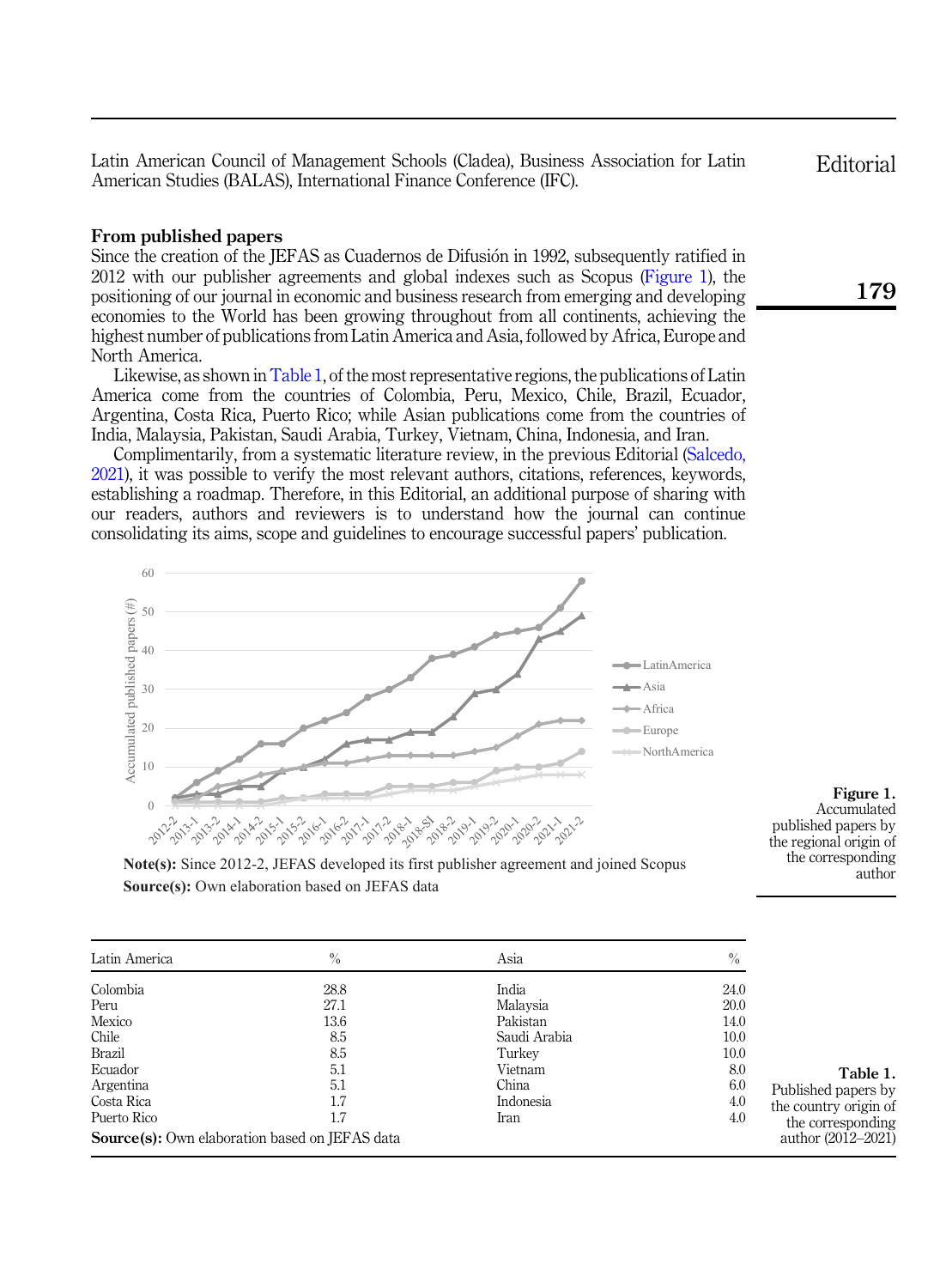### From successful structure

**IEFAS** 26,52

180

One of the essential points that the JEFAS has consolidated is capturing the journal's aims and scope through its published papers, leveraging the competitive advantage of scholars.

Taking the advice borrowed from [Lazzarini \(2012\)](#page-3-2) as shown in Figure 2, one of the critical aspects to achieve a successful research structure is to consider, from a literature review with a seminal theoretical/methodological framework, the local refinements of the context to be studied. Likewise, to enrich global knowledge, moving from particular data to comparative data among countries has provided the research with a richer vision of our regions for the World.

Along this path, another critical aspect that JEFAS has considered is the manuscript structure. Manuscripts of empirical social science journals usually consist of six parts ([Sun and](#page-3-3) [Linton, 2014\)](#page-3-3): introduction, literature review, methodology, results, discussion and conclusions.

According to this structure, first, the introduction should provide background information, by identifying the research gap and proposing the research question(s). In order to achieve this section, a regular suggestion is to follow the editor's comments from the Academy of Management Review ([Barney, 2018](#page-3-4)). Second, the literature review should include background theory(s), conceptualizations, hypothesis formulation and model development. Here, a recommended consideration, as an example, is to follow the practical guide for making theory contributions in strategic management [\(Makadok](#page-3-5) *et al.*, 2018). Third, the methodology should minimally focus on research design, data collection and analytical procedure, including descriptive statistics, data profile, validity and reliability. For this section, a suggestion to consider could be an evidence-based best practice study on improving methodological transparency conducted during scientific research ([Aguinis](#page-3-6) *et al.*, 2018). Fourth, the results should report the core research findings and interpretations, especially concerning hypotheses. Fifth, the discussion should compare and contrast the results to existing literature and thought. More importantly, it explores the theoretical implications ([Corley and Gioia, 2011\)](#page-3-7), practical – managerial/policy – implications (probably the major paper value-added) and the limitations and future research agenda. Currently, this section requires a genuine pause to reflect on the practical implications/contributions that we can make to managers, firms, institutions, society due to the COVID-19 pandemic context that we are experiencing to the future ([Watson](#page-3-8) et al., 2020). Finally, the conclusions summarize the essential parts and ideas, from the research question to the hypothesis results interpretations of the manuscript.

Concerning the latter and based on the comparative study of desk-rejected vs high-impact papers ([Sun and Linton, 2014](#page-3-3)), as shown in [Figure 3](#page-3-9), in addition to considering the six sections with their suggestions, we identify two peaks to achieve high-impact papers. The first significant peak is the literature review. Then, as a sustained slope and continuous enrichment, the second peak that arises from the methodology, the results, has its top in the discussions.



Figure 2. Leveraging the competitive advantage of emerging scholars